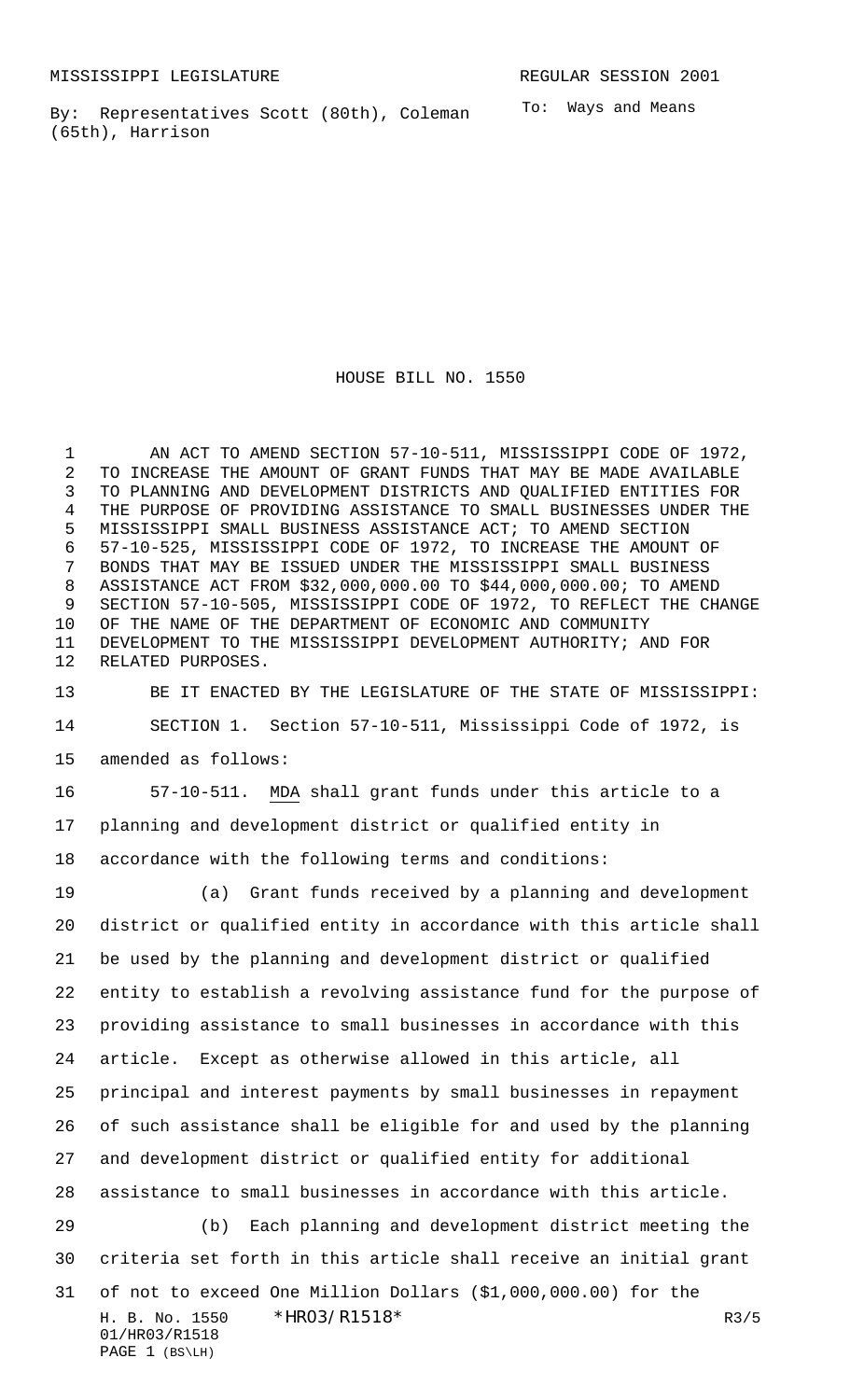purpose of establishing the program within its area in accordance with this article. Each qualified entity meeting the criteria set forth in this article shall be eligible to receive an initial grant of Five Hundred Thousand Dollars (\$500,000.00) for the purpose of establishing the program within the area it serves in accordance with this article. The total amount of initial grants to planning and development districts shall not exceed Ten Million Dollars (\$10,000,000.00) and the total amount of initial grants for qualified entities shall not exceed Two Million Dollars (\$2,000,000.00). Each planning and development district or qualified entity receiving an initial grant shall have twelve (12) months in which to make binding commitments to provide assistance to small businesses in the principal amount of the initial grant in accordance with this article. Grant funds not committed to provide assistance to small businesses at the end of twelve (12) months after receipt thereof by the planning and development district or qualified entity shall be returned to MDA for placement in a pool to be redistributed by MDA to planning and development districts or qualified entities which have binding commitments to distribute as assistance all their initial grant funds and have pending applications for additional assistance in accordance with this article. Any planning and development district or qualified entity returning any such grant funds to MDA shall be required at the time such initial grant funds are returned to deliver to the State Treasury, for deposit in the General Fund, interest on the amount of such returned funds at the same rate as any bonds or notes of the State of Mississippi issued pursuant to this article to provide such grant funds.

H. B. No. 1550 \*HR03/R1518\* 01/HR03/R1518 (c) After all of the initial grant funds have been provided as assistance to small businesses in accordance with this article, MDA shall distribute additional grant funds to each planning and development district or qualified entity qualified under this article to receive and requesting such funds in

PAGE 2 (BS\LH)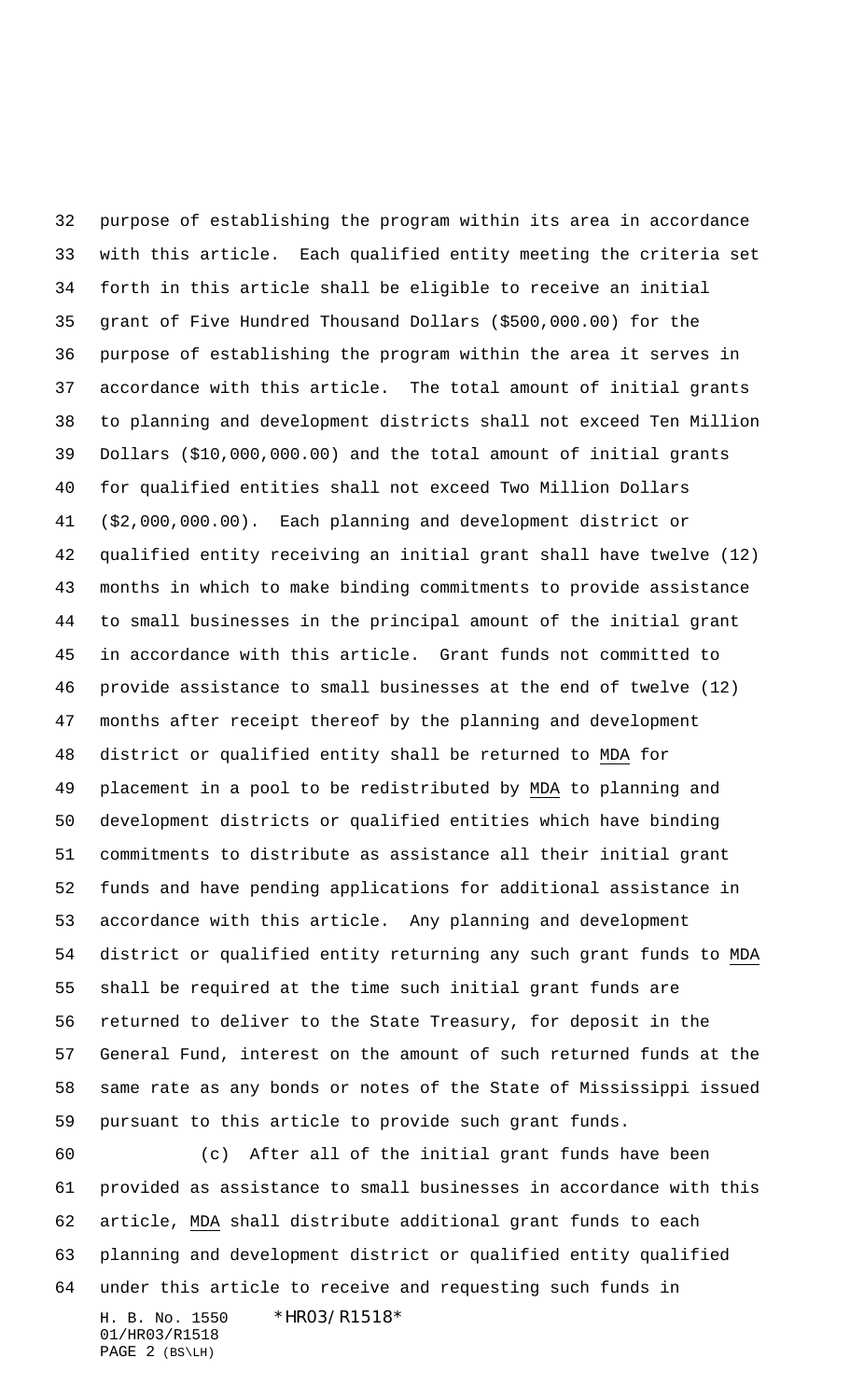whatever amounts MDA deems appropriate and when needed by such planning and development districts or qualified entities to provide additional assistance to small businesses in accordance with this article. The schedule for distributing such funds shall be determined by MDA. Funds distributed to planning and development districts and qualified entities pursuant to this paragraph shall be in addition to funds distributed to planning and development districts and qualified entities pursuant to paragraph (b) of this section. The total amount of grants issued pursuant to this paragraph shall not exceed Thirty-two Million Dollars (\$32,000,000.00) for planning and development districts or qualified entities. Grant funds not committed to provide assistance to small businesses at the end of twelve (12) months after receipt thereof by the planning and development district or qualified entity shall be returned to MDA for placement in a pool to be redistributed by MDA to planning and development districts or qualified entities which have binding commitments to distribute as assistance all their initial grant funds and have pending applications for additional assistance in accordance with this article. Any planning and development district or qualified entity returning any such grant funds to MDA shall be required at the time such grant funds are returned to deliver to the State Treasury, for deposit in the General Fund, interest on the amount of such returned funds at the same rate as any bonds or notes of the State of Mississippi issued pursuant to this article to provide such grant funds.

H. B. No. 1550 \*HR03/R1518\* 01/HR03/R1518 PAGE 3 (BS\LH) (d) A planning and development district or qualified entity participating in the program may utilize not more than fifty percent (50%) of interest earned on assistance provided to small businesses in accordance with this article for administration and management of the program, unless specifically authorized to utilize more by MDA; provided, however, any interest earned on grant funds held by a planning and development district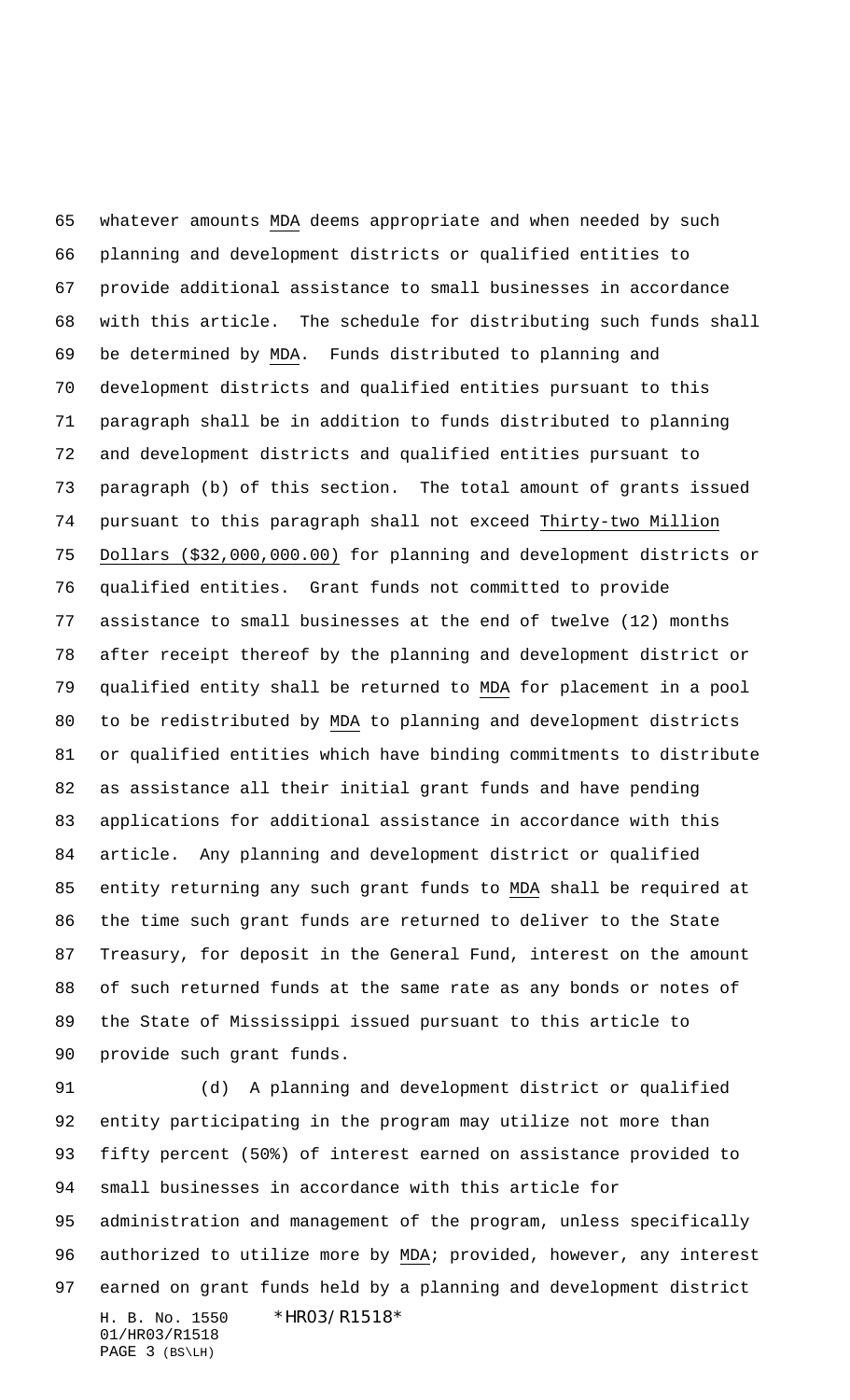or qualified entity prior to the utilization of such grant funds to provide assistance to small businesses shall be placed in the revolving assistance fund of the planning and development district or qualified entity and shall not be expended for administration or management costs. Planning and development districts and qualified entities may retain fifty percent (50%) of the interest earned on repayment funds that are being held on deposit in anticipation of relending to aid in the administration and management of the program. Each planning and development district and qualified entity shall file annually with the Secretary of the Senate and the Clerk of the House of Representatives not later than the first day of each regular legislative session a report which details any interest retained or utilized by the planning and development district or qualified entity pursuant to this paragraph (d).

 (e) If a planning and development district or qualified entity participating in the program experiences losses from assistance provided pursuant to the program in excess of fifty percent (50%) of the amount of grant funds received by the planning and development district or qualified entity, the planning and development district or qualified entity shall repay the State of Mississippi the amount of such losses in excess of fifty percent (50%) by delivering that amount to the State Treasury for deposit in the General Fund.

 (f) MDA shall assist each planning and development district or qualified entity participating in the program in connection with such planning and development district's or qualified entity's compliance with this article.

 (g) Each planning and development district or qualified entity participating in the program shall submit the following reports to the House Ways and Means Committee, the Senate Economic Development, Tourism and Parks Committee and MDA:

H. B. No. 1550 \*HR03/R1518\* 01/HR03/R1518 PAGE 4 (BS\LH)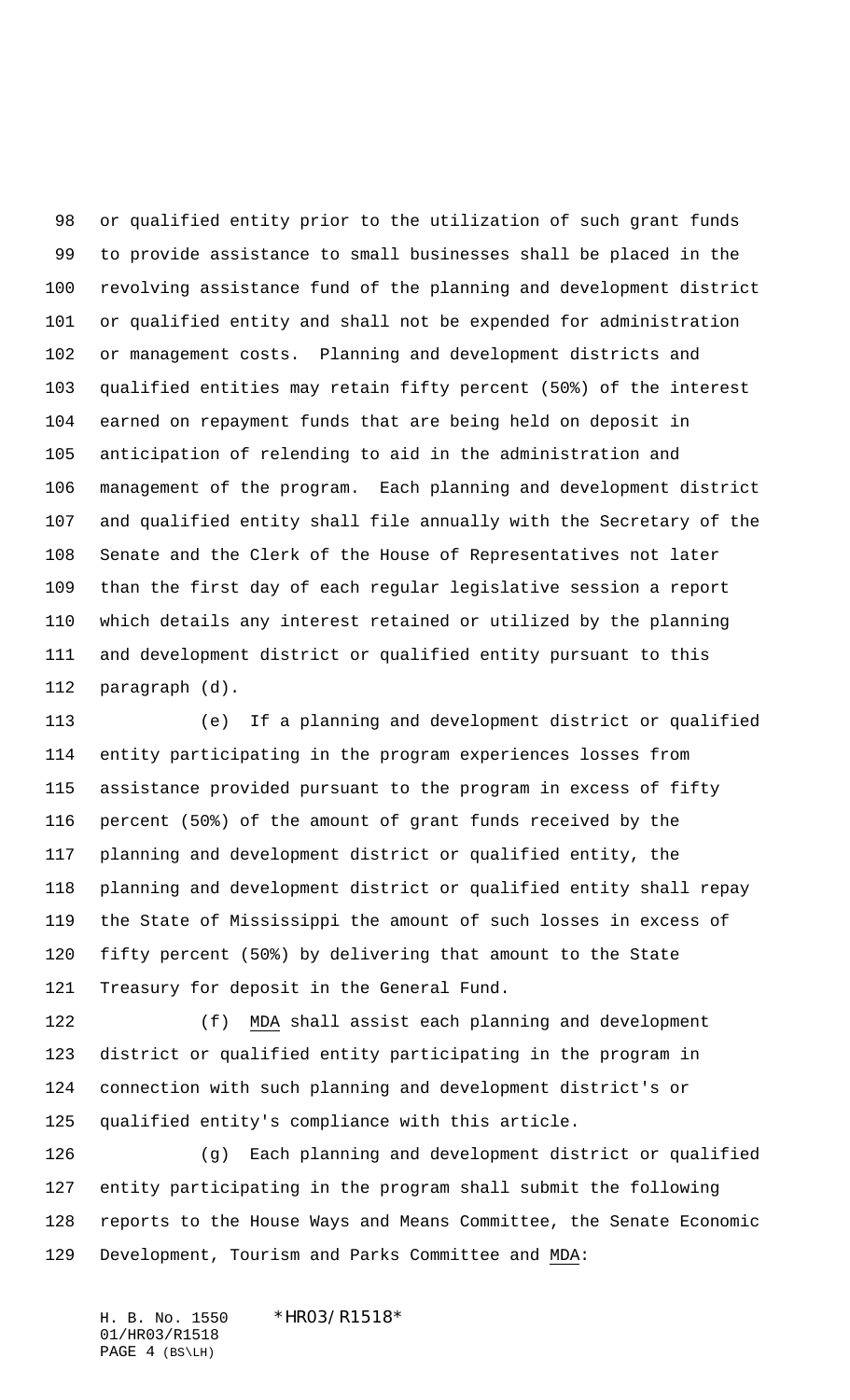(i) An annual audit of grant funds received in 131 connection with the program; and

 (ii) A semiannual report on July 30 and January 30 of each year, describing all assistance provided to small businesses pursuant to the program, such reports to include without limitation the following: a description of each small business receiving assistance; the project to be assisted and purpose of assistance; a description of each loan and equity investment, including the terms and conditions thereof and use of the funds assistance by the small business; history of the assistance pool, including principal amount loaned, interest earned, interest expended for administration and management, principal amount of equity investments, assistance funds available, and losses; and a statement of jobs created or retained as a result of the assistance program.

H. B. No. 1550 \*HR03/R1518\* 01/HR03/R1518 PAGE 5 (BS\LH) (h) If MDA determines that a district or entity has provided assistance to small businesses in a manner inconsistent with the provisions of this article, then the amount of such assistance so provided shall be withheld by MDA from any additional grant funds to which the district or entity becomes entitled under this article. If MDA determines, after notifying such district or entity twice in writing and providing such district or entity a reasonable opportunity to comply, that a planning and development district or qualified entity has consistently failed to comply with this article in connection with the program, MDA may declare such planning and development district or qualified entity in default under the program and, upon receipt of notice thereof from MDA, such planning and development district or qualified entity shall immediately cease providing assistance under the program, shall refund to MDA for distribution to other planning and development districts or qualified entities all funds held in its revolving assistance fund and, if required by MDA, shall convey to MDA all administrative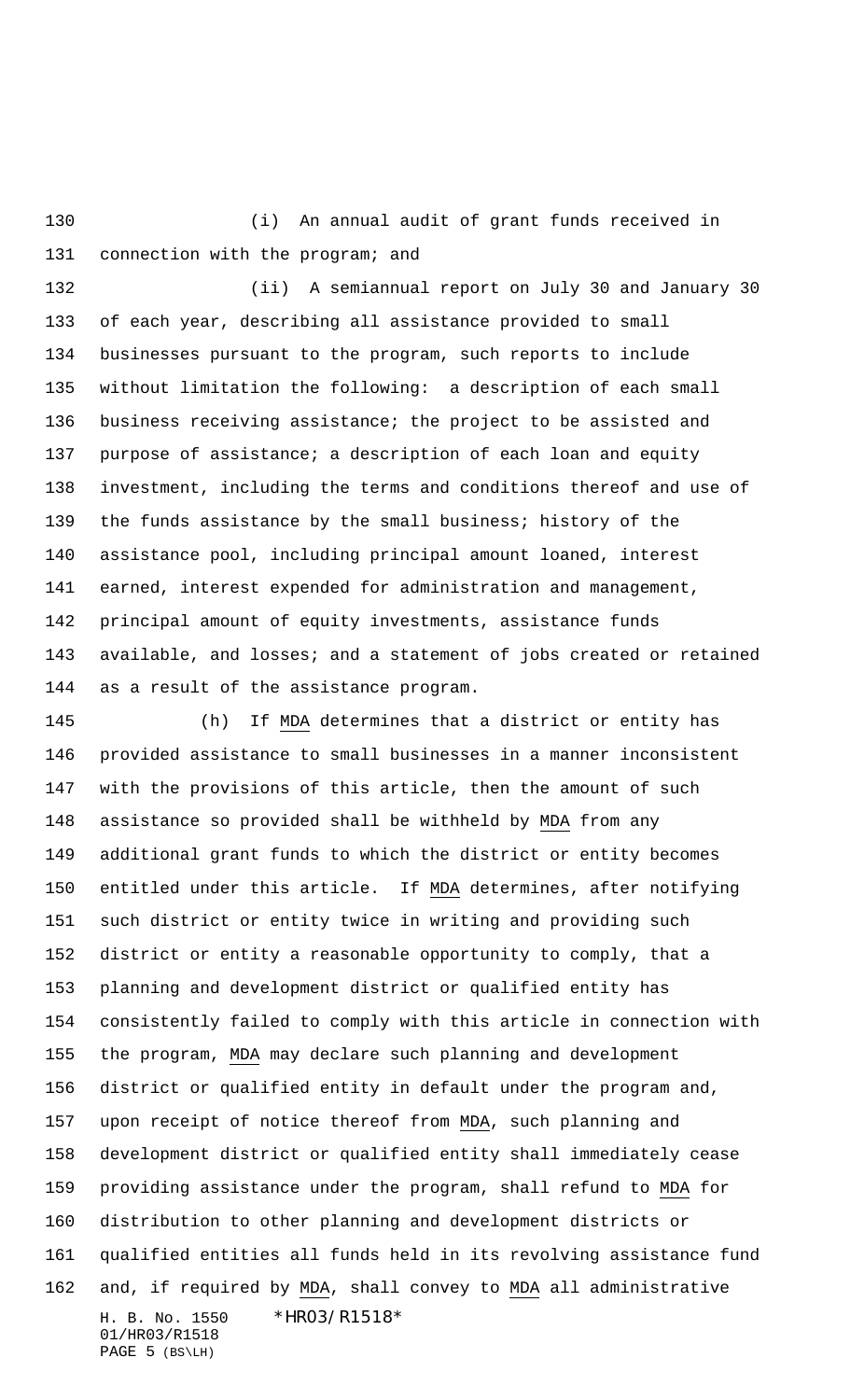and management control of assistance provided by it under the program.

 SECTION 2. Section 57-10-525, Mississippi Code of 1972, is amended as follows:

 57-10-525. (1) The seller is authorized to borrow, on the credit of the state, money not exceeding the aggregate sum of Forty-four Million Dollars (\$44,000,000.00), not including money borrowed to refund outstanding bonds, notes or replacement notes, as may be necessary to carry out the purposes of this article. The rate of interest on any such bonds or notes which are not subject to taxation shall not exceed the rates set forth in Section 75-17-101, Mississippi Code of 1972, for general obligation bonds.

 (2) As evidence of indebtedness authorized in this article, general or limited obligation bonds of the state shall be issued from time to time to provide monies necessary to carry out the purposes of this article for such total amount, in such form, in such denominations, payable in such currencies (either domestic or foreign or both), and subject to such terms and conditions of issue, redemption and maturity, rate of interest and time of payment of interest as the seller directs, except that such bonds shall mature or otherwise be retired in annual installments beginning not more than five (5) years from the date thereof and extending not more than twenty (20) years from the date thereof.

 (3) All bonds and notes issued under authority of this article shall be signed by the chairman of the seller, or by his facsimile signature, and the official seal of the seller shall be affixed thereto, attested by the secretary of the seller.

H. B. No. 1550 \*HR03/R1518\* 01/HR03/R1518 PAGE 6 (BS\LH) (4) All bonds and notes issued under authority of this article may be general or limited obligations of the state, and the full faith and credit of the State of Mississippi as to general obligation bonds, or the revenue derived from projects assisted as to limited obligation bonds, are hereby pledged for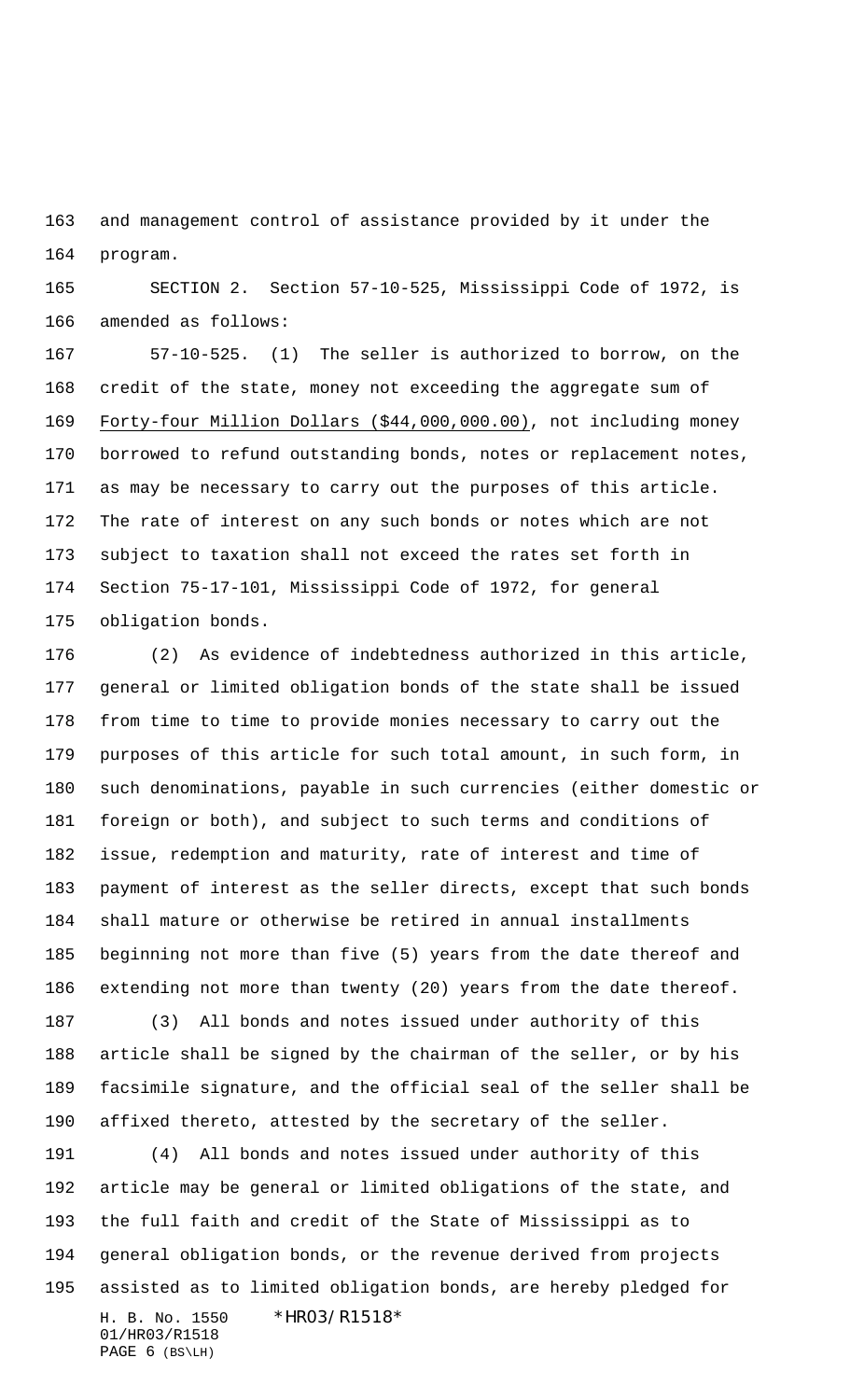the payment of the principal of and interest on such bonds and notes.

 (5) Such bonds and notes and the income therefrom shall be exempt from all taxation in the State of Mississippi.

 (6) The bonds may be issued as coupon bonds or registered as to both principal and interest as the seller may determine. If interest coupons are attached, they shall contain the facsimile signature of the chairman and the secretary of the seller.

 (7) As to bonds issued hereunder and designated as taxable bonds by the seller, any immunity of the state to taxation by the United States government of interest on bonds or notes issued by the state is hereby waived.

 SECTION 3. Section 57-10-505, Mississippi Code of 1972, is amended as follows:

 57-10-505. The following words and phrases when used in this article shall have the meaning given to them in this section unless the context clearly indicates otherwise:

 (a) "Assistance" means a loan to a small business or an equity investment in a small business by a planning and development district in accordance with this article.

 (b) "DECD" means the Mississippi Development Authority. (c) "Equity investment" means an investment in the ownership of a small business incorporated in Mississippi by a planning and development district in accordance with this article. (d) "General Fund" means the General Fund of the State of Mississippi. (e) "Loan" means a loan by a planning and development district to a small business in accordance with this article. (f) "MDA" means the Mississippi Development Authority. (g) "Planning and development districts" means an organized planning and development district in Mississippi. (h) "Program" means the Mississippi Small Business

Assistance Program established in this article.

H. B. No. 1550 \*HR03/R1518\* 01/HR03/R1518 PAGE 7 (BS\LH)